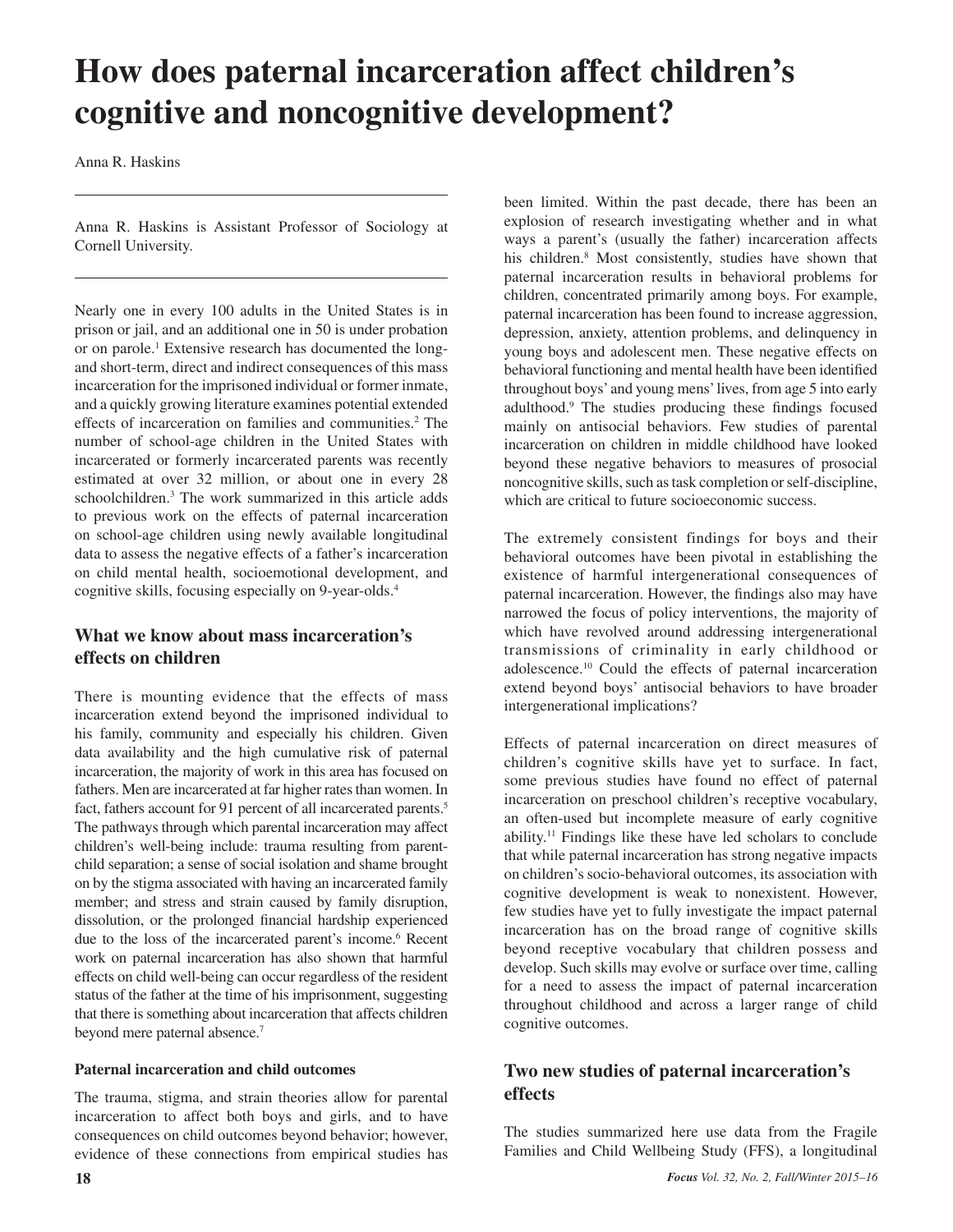birth-cohort study that follows nearly 5,000 children and their parents. The FFS data set is one of the few broadly representative data sources currently available to explore contemporary questions related to the effect of paternal incarceration on child outcomes. Not only does it follow both parents over time as their child develops, it also allows sufficient variation by race and paternal incarceration experiences to assess the effects of a father's incarceration on his children.

#### **Effects on noncognitive skills**

Children's noncognitive skills can include dimensions of physical health or motor functioning as well as social and emotional behaviors, personality traits, or abilities linked to self-discipline and effortful control. In my analysis, I look specifically at the attention, social, and behavioral components of learning, which correspond to a child's ability to concentrate, stay on task, cooperate, interact appropriately with peers, and exercise emotional self-regulation.<sup>12</sup> Noncognitive skill development is cumulative, begins during the earliest years of life, and is powerfully shaped—both negatively and positively—by experiences and environments in early childhood.13 During early childhood (approximately birth to age 5) the foundation for one's skill capacities is laid, while in middle childhood (approximately ages 5 to 10) these skills crystalize, establishing a trajectory for future development.14 Thus, negative experiences—whether social, environmental, or physical—occurring during the first 10 years of a child's life have the potential to influence a range of later outcomes, such as schooling, employment, and earnings.15

I consider how paternal incarceration may affect children's behavioral functioning and socioemotional skill development by age 9, relying for the first time on children's self-reports of prosocial and antisocial behaviors recorded in FFS data.16 My findings suggest that experiencing first-time paternal incarceration between the ages of 1 and 9 is associated with higher child-reported antisocial behaviors, including internalizing, externalizing, and early delinquency problems. The overall effect of paternal incarceration on these antisocial behaviors suggests a schooling setback in the range of 1 to 2 months.

However, no detrimental effects of paternal incarceration are found for one particular measure of children's prosocial skills—task completion—suggesting that there may be types of noncognitive skills that paternal incarceration affects less than others. While promising, this finding is far from conclusive, as there is potential for measurement concerns.<sup>17</sup> Very few studies to date have explored the impact of parental incarceration on children's prosocial skill development, so these early findings may stimulate more work in this area.<sup>18</sup> Prosocial skills are important to future socioeconomic success, so efforts made toward fine-tuning our understanding of the ways in which paternal incarceration is most detrimental to children's development can help us better develop targeted policy interventions.

Just as previous work has documented the deleterious effects of paternal incarceration for parent reports of preschoolage boys' behavior, analyses by gender subgroup across this diverse set of child-reported noncognitive outcomes demonstrates that among 9-year-old boys in the FFS sample, the negative impacts of paternal incarceration persist into middle childhood. Among girls, associations are in the expected direction—increasing self-reports of antisocial behaviors—but the magnitude of the effect is much weaker than that for boys and does not reach statistical significance. While a growing literature shows that compared to girls, young boys are more sensitive to family disruptions across a range of outcomes, some recent research suggests that paternal incarceration is negatively associated with cognitive skills and likelihood for early grade retention at age 9 among both boys and girls.19 Thus, while evidence is mounting for the vulnerability of young boys to paternal incarceration, future work should continue to explore effects for girls across a range of outcomes and developmental stages.

Lastly, comparisons across parent and child reports of externalizing and internalizing behaviors illuminate differences in both the perceived magnitude of overall effects of paternal incarceration and how effects by respondent perceptions might vary depending on the gender of the child. Parent reports of behavioral outcomes produced the largest impacts of paternal incarceration, while child self-reports of their own behaviors showed fewer significant differences and were of smaller magnitude (often nearly half the size). If this study relied only on reporting by parents, slightly different conclusions by gender would have been made, since parent reports of both externalizing and internalizing problem behaviors for girls with incarcerated fathers reached significance while child self-reports did not. These findings suggest a more nuanced understanding is needed. If we believe children are the most accurate reporters of their own behavior and skills, and social desirability bias is not a major concern, then it is possible that studies relying solely on parent perceptions of children's behaviors may be overestimating impacts of paternal incarceration. Future work comparing agreement of child and parent reports across a range of outcomes would better inform our understanding of both the lived experiences of children of the incarcerated and how non-incarcerated parents, educators, and other interested adults perceive the well-being and skill capacities of this growing group of children.

#### **Effects on cognitive skills**

Of the nearly two million minor children in the United States with currently incarcerated fathers, the majority are under age 12.<sup>20</sup> For children, the developmental stages of early and middle childhood are marked by time in primary school and are often when children build their academic competencies, learn to understand societal roles, begin to interact with peers, and develop intimate relationships with friends, family, and other significant adults. It is also a time when socioemotional behaviors and academic competencies begin to crystalize into relatively consistent patterns of behavior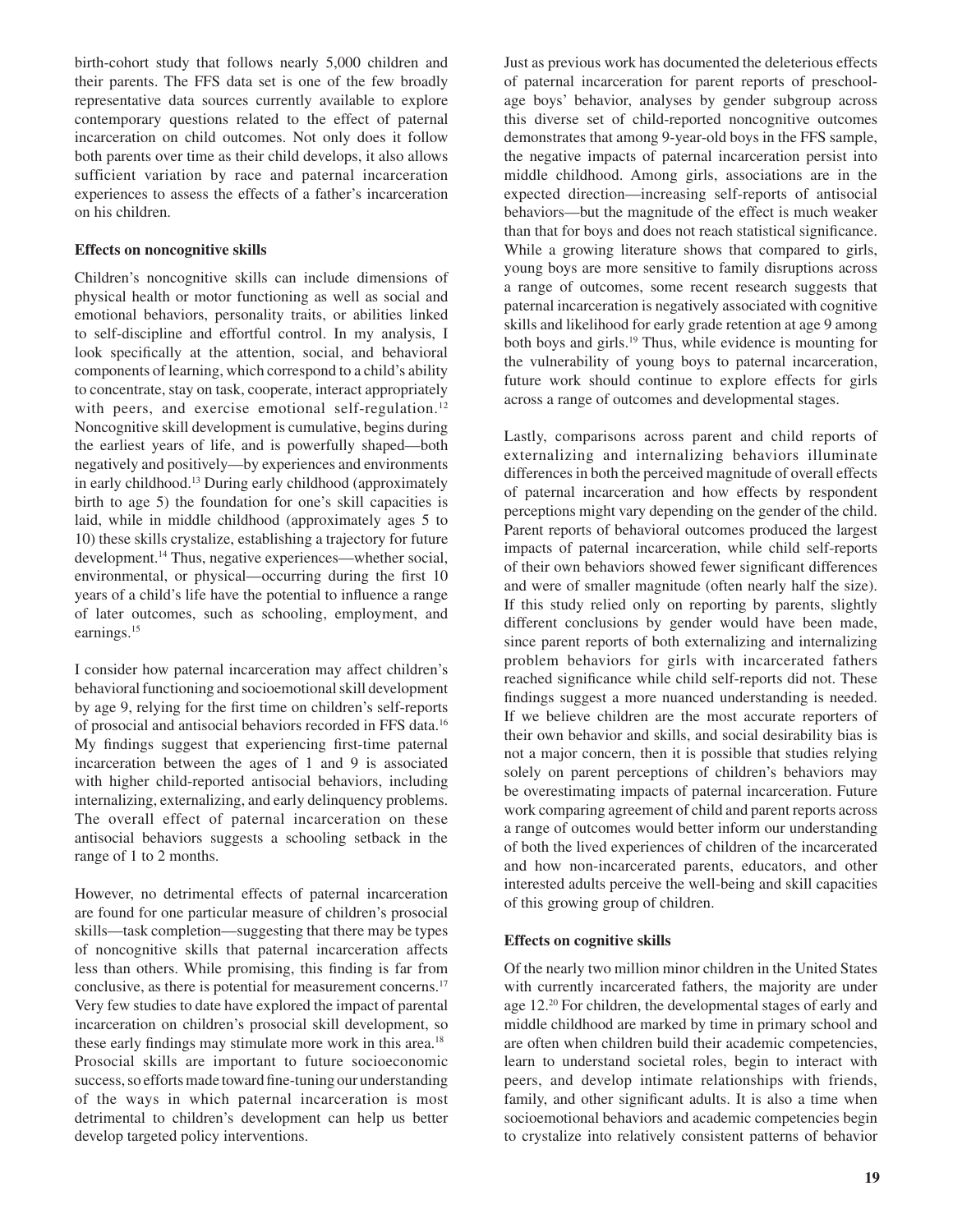and skill trajectories that persist into adolescence and early adulthood. Therefore, this is a time in young children's lives when they are especially vulnerable to disruption and instability.

The incarceration of a parent could certainly be seen as an event capable of producing trauma, stigma, and strain, all of which might negatively affect elementary-age children's sense of academic competence. Moreover, earlier impacts on behavior and attentional capacities may have lagged impacts on cognitive skill acquisition via mechanisms such as grade retention and special education placement (Haskins 2014, Turney and Haskins 2014) or decreased connection to school, as evidenced in work by Dallaire (2007) and Dallaire and Aaron (2010), which finds that parental incarceration for school-age children produces unique risk factors related to the stable development of strong school ties and healthy academic environments. Lastly, a fairly extensive literature indicates there are benefits of paternal involvement for children's cognitive ability; consequently, through inhibited involvement, a father's incarceration has the potential to have damaging consequences.21 Thus, the social and emotional volatility along with inhibited involvement produced by paternal incarceration can place school-age children at a heightened risk for academic difficulties.

Previous work has consistently documented the negative influence of paternal incarceration on boys' behavioral capacities across the life course. This study's finding of detrimental effects on cognitive outcomes for both boys and girls in middle childhood contributes new knowledge and an expanding accounting of the negative effects of paternal incarceration on school-age children in the United States.<sup>22</sup> Girls with incarcerated fathers have statistically significant lower reading comprehension and math problem-solving skills compared to same-gender matched peers, while boys have reduced attentional capacities. The differences I find in cognitive skills between various groups of children with incarcerated fathers and their matched controls are equivalent to a loss within the range of 1 to 3 months of schooling. The surfacing of effects on cognitive skill acquisition may be attributed to a number of factors. First, this study investigated a much larger range of cognitive outcomes than previously studied. In addition, the majority of prior studies have focused on either preschoolers or adolescents, missing the developmental age of middle childhood, an important stage for the growth of academic skill competencies. The novelty of these findings, however, should not lead one to conclude that children of incarcerated parents have a lack of intellectual capacity. Rather, as noted in a recent report by the National Research Council (2014), paternal incarceration's role in school failure, and in this case, decreases in scores on cognitive assessments, may arise initially from socioemotional problems that then produce lagged impacts on cognitive skill acquisition via mechanisms such as stress, teacher stigma leading to grade retention, or placement in special education.

## **Conclusions**

Early to middle childhood is a critical period in young children's lives for the healthy development of both noncognitive and cognitive skills. During the first 10 years of life, children's cognitive, social, and behavioral skills begin to solidify into relatively consistent patterns that persist into adulthood. Paternal incarceration during this critical childhood period can cause disruptions, stress, and instability that may have not only short-term implications for children's development, but also long-term ramifications for future academic attainment and labor market experiences.

My findings on noncognitive skills corroborate recent work suggesting that the incarceration of a father presents a significant hindrance to a child's healthy socio-emotional development, especially among boys, and consequently to the child's future prospects. I also present findings on paternal incarceration's impact on a large range of cognitive skills that contribute new knowledge, and offer a nuanced account of the effects of paternal incarceration on child wellbeing and development.

Together, these findings of negative effects on both noncognitive and cognitive outcomes for children provide additional evidence that paternal incarceration is likely an important avenue through which educational inequality is produced and reproduced among children in the United States.

Some reassurance can be found in work that shows that socioemotional and behavioral capacities appear to be quite responsive to social policy, so it may be possible to develop interventions that would restrict transmission of disadvantage attributable to paternal incarceration.23 The finding that paternal incarceration does not appear to be detrimental for a measure of children's prosocial development suggests that more research is needed on the potential protective functions of prosocial behaviors for children of the incarcerated. Future empirical work on the intergenerational effects of paternal incarceration is also necessary, and qualitative work should be done in order to better understand the mechanisms through which these effects operate.

The two studies summarized here contribute to a growing body of literature on the implications of mass incarceration for inequality among children in the United States, suggesting consequences may be more expansive than previously documented. $\blacksquare$ 

<sup>1</sup> L. E. Glaze and L. Parks, "Correctional Populations in the United States, 2011," *Bureau of Justice Statistics Bulletin*, NCJ 239972, U.S. Department of Justice, November 2012.

<sup>2</sup> For a recent review, see J. Travis, B. Western, and S. Redburn, eds., *The Growth of Incarceration in the United States: Exploring Causes and Consequences* (Washington, DC: The National Academies Press, 2014).